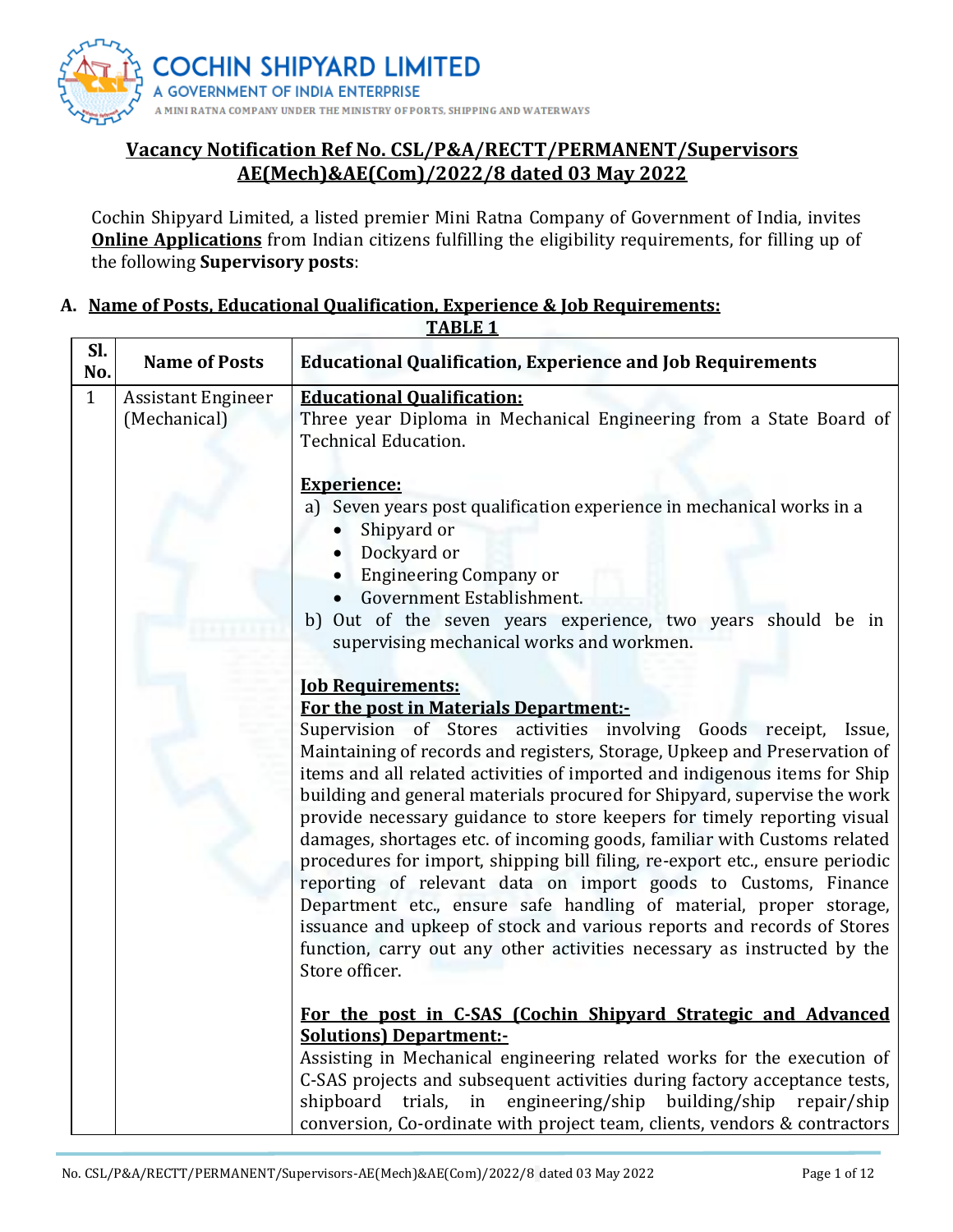

**IIN SHIPYARD LIMITED** COC

**ENT OF INDIA ENTERPRISE A GOVERI** 

A MINI ANY UNDER THE MINISTRY OF PORTS, SHIPPING AND WATERWAYS

| Sl.<br>No. | <b>Name of Posts</b>               | <b>Educational Qualification, Experience and Job Requirements</b>                                                                                                                                                                                                                                                                                                                                                                                                                                                                                                                                                                                                                                                                                                                                                                                                                                                                                     |
|------------|------------------------------------|-------------------------------------------------------------------------------------------------------------------------------------------------------------------------------------------------------------------------------------------------------------------------------------------------------------------------------------------------------------------------------------------------------------------------------------------------------------------------------------------------------------------------------------------------------------------------------------------------------------------------------------------------------------------------------------------------------------------------------------------------------------------------------------------------------------------------------------------------------------------------------------------------------------------------------------------------------|
|            |                                    | in processing quotations and invoices, visit subcontractor/partner<br>premises for timely delivery of components/systems. Conversant with the<br>understanding of technical drawings. Shall be willing to work in extended<br>duty hours and also on shift duty, Knowledge and experience in industrial<br>piping practice for hydraulic, pneumatic systems and other industrial<br>piping systems, Mechanical machinery including piping integration with<br>platform Structural integration- Foundations, jigs, templates etc.,<br>Industrial HSE & QMS.                                                                                                                                                                                                                                                                                                                                                                                            |
| 2          | Assistant Engineer<br>(Commercial) | <b>Educational Qualification:</b><br>Three year Diploma in Mechanical Engineering/Electrical Engineering /<br>Marine Engineering from a State Board of Technical Education.<br><b>Experience:</b><br>a) Seven years post qualification experience in a<br>Shipyard or<br>Dockyard or<br>Marine Engineering Company or<br><b>Indian Navy or</b><br>Coast Guard.<br>b) Out of the seven years experience, at least two years experience in<br>Commercial/Estimation in Shipbuilding/Ship repair.<br>Out of the seven years experience, two years should be in<br>$\mathbf{C}$<br>supervising the ship building or ship repair works and workmen.                                                                                                                                                                                                                                                                                                        |
|            |                                    | <b><u>Iob Requirements:</u></b><br>Experience in project cost estimation, budgeting, preparation of<br>quotations, cost monitoring & cost control during the execution of<br>projects, preparation of invoices/bills for the ship repair works /<br>shipbuilding / new fabrication works & preparation of clarifications on<br>invoice scrutiny. Onboard ship visits as required during the course of<br>repairs. Co-ordination with operation department and attending<br>production meeting for monitoring the overall progress of works. Liaise<br>with the project team for preparing the work completion certificates.<br>Attend negotiation meetings with clients to conclude the contracts,<br>project review meetings, settlement of invoices & signing of settlement<br>sheets. Follow-up with clients on regular basis for payment collection,<br>maintaining project structure in SAP, compiling supporting documents<br>for invoices etc. |

# **B. Important Dates:**

**Commencement of Online Application : 11 May 2022 Last Date of Online Application**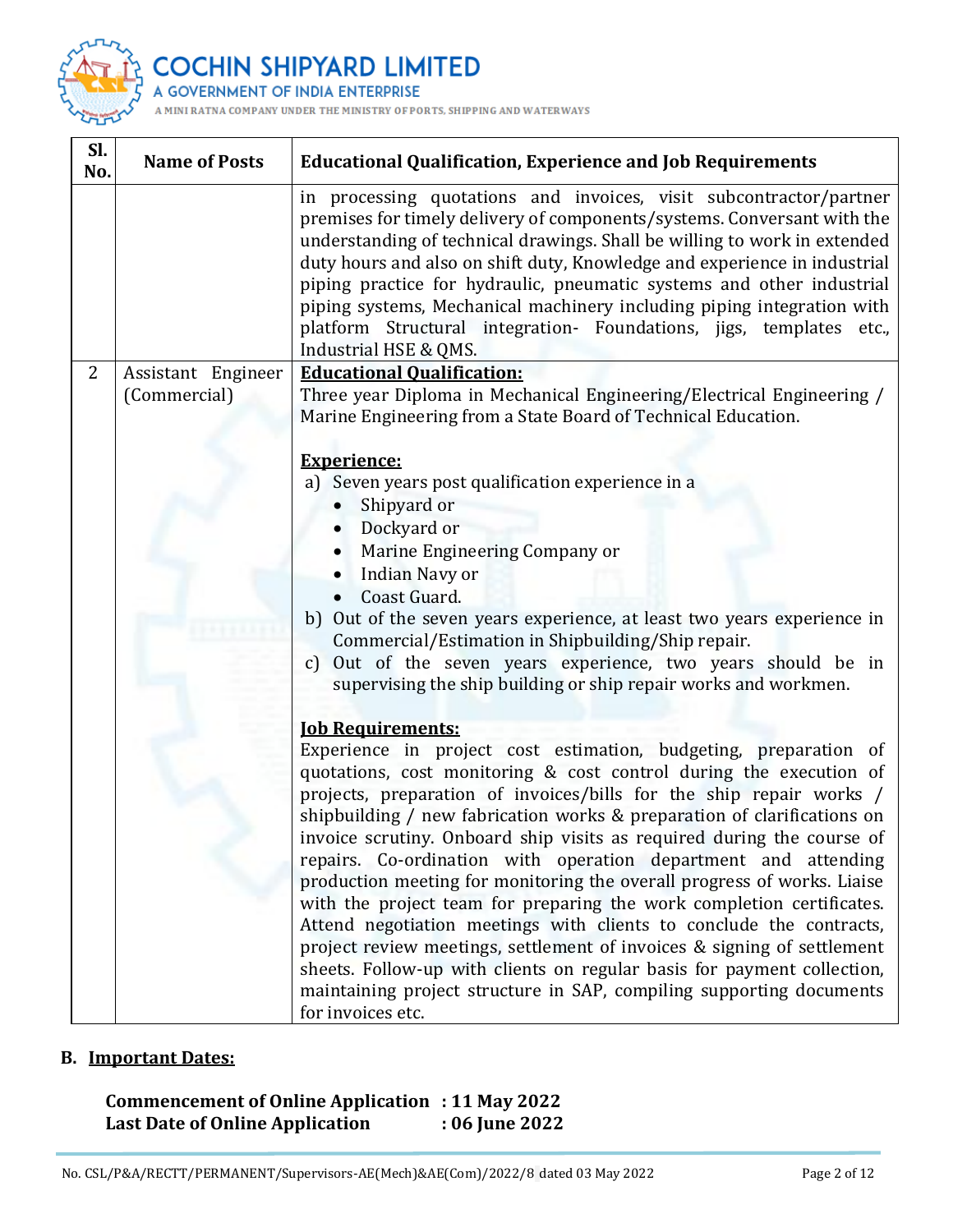

## **C. No. of Vacancies and Reservation:**

#### **TABLE 2**

| Sl.<br>No. | <b>Name of Post</b>                    | <b>UR</b> | <b>OBC</b> | <b>Total</b> |
|------------|----------------------------------------|-----------|------------|--------------|
|            | <b>Assistant Engineer (Mechanical)</b> |           |            |              |
| 2          | <b>Assistant Engineer (Commercial)</b> |           |            |              |
| TOTAL      |                                        |           |            | 13           |

- a) CSL reserves the right to increase / decrease the number of vacancies or not to fill up the vacancies or cancel the recruitment process, as per its requirement.
- b) The posts are identified for applicants with bench mark disabilities as below:

| <b>Name of the Posts</b>                  | Category     | <b>Bench Mark disability</b>                                                                                             |  |  |
|-------------------------------------------|--------------|--------------------------------------------------------------------------------------------------------------------------|--|--|
|                                           | Category (b) | Deaf and hard of hearing                                                                                                 |  |  |
| <b>Assistant Engineer</b><br>(Mechanical) | Category (c) | Locomotor disability including cerebral<br>palsy, leprosy cured, dwarfism, acid<br>attack victims and muscular dystrophy |  |  |
|                                           | Category (b) | Deaf and hard of hearing                                                                                                 |  |  |
| <b>Assistant Engineer</b><br>(Commercial) | Category (c) | Locomotor disability including cerebral<br>palsy, leprosy cured, dwarfism, acid<br>attack victims and muscular dystrophy |  |  |

#### **TABLE 3**

## **D. Scale of Pay, Benefits & Place of Posting:**

a) Grade and Pay Scale: -

| TABLE 4 |                  |  |  |
|---------|------------------|--|--|
| Grade   | Pay Scale        |  |  |
| PS-I    | ₹28000-3%-110000 |  |  |

b) Monthly Emoluments as on date:-

#### **TABLE 5**

| Sl. No | <b>Wage type</b>              | <b>Amount</b><br>₹1 |
|--------|-------------------------------|---------------------|
|        | Basic pay                     | ₹28000              |
| 2      | DA (at present 30%)           | ₹8400               |
| 3      | HRA (at present 18%) at Kochi | ₹5040               |
| 4      | Perks & Allowances (35%)      | ₹9800               |
|        | ₹51240                        |                     |

c) Other benefits under New Pension Scheme, Contributory Provident Fund, Accident Insurance coverage, Reimbursement of Medical expenses under the Contributory Medical Insurance policy, Leave encashment, Performance related Payment etc. as admissible shall be applicable.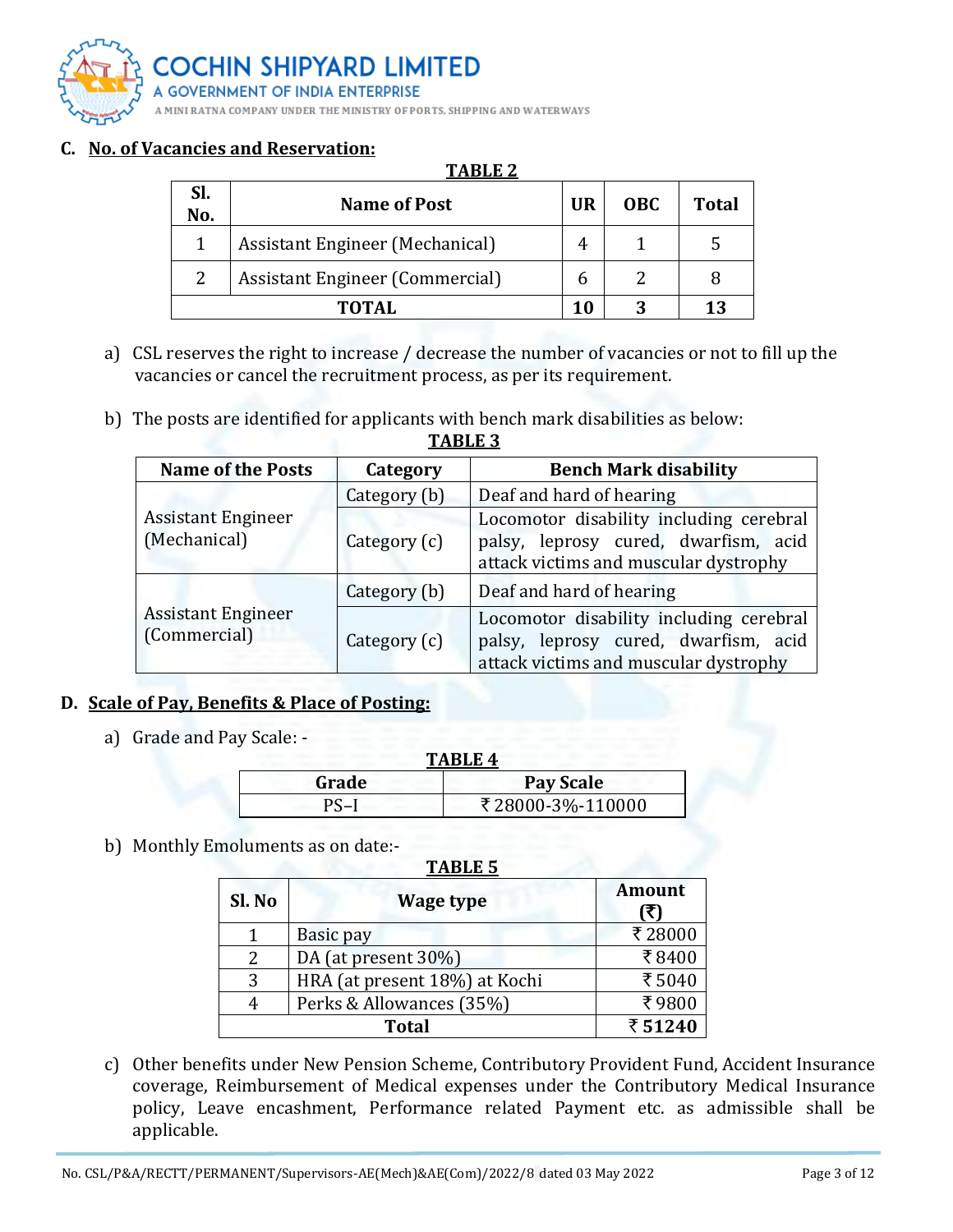

- d) The posting shall be at CSL/any other CSL units/project sites as desired by CSL. However, depending upon project requirements, the candidates are liable to be transferred within different units of CSL. The appointment to the posts carries with it the obligation to serve in any department of CSL or on-board ships or in any of the units / work sites/ projects undertaken in any part of India or abroad as the case may be.
- e) Selected candidates shall be placed in the minimum of the pay scale and Pay protection will not be considered.

## **E. Age:**

- a) **The upper age limit prescribed for the posts shall not exceed 45 years as on 06 June 2022, i.e. applicants should be born on or after 07 June 1977.** The upper age limit is relaxable by 3 years for OBC (Non-Creamy Layer) candidates. The upper age limit is further relaxable by two years for applicants who are in the regular employment of CSL.
- b) Age relaxation for Persons with Benchmark Disabilities (PwBD) and Ex-servicemen shall be as per Government of India guidelines. However, in no case, age limit after applying all age relaxations shall exceed 50 years.

## **F. Method of Selection:**

- a) The method of selection shall include:-
	- **(i) Phase I - Online test (Objective Type – 40 Marks & Descriptive Type – 40 Marks)**
	- **(ii) Phase II - Power point presentation on work experience (20 Marks)**
- b) Depending upon the number of online applications, the Phase I shall be held at Kochi or at any place in Kerala as decided by CSL and also other than through online mode. The allocation of examination centre shall be at the sole discretion of CSL.
- c) The Objective type Online test shall be of 45 minutes duration and consists of two parts General (Part A) and Discipline related (Part B). Part A comprises of General Knowledge, General English, Reasoning and Quantitative Aptitude. The pattern of the Objective Type Online Test question paper, number of questions and allotment of marks is detailed under:

| No. of questions in each section/ marks per section* | Total no. of |           |              |            |                |
|------------------------------------------------------|--------------|-----------|--------------|------------|----------------|
|                                                      |              |           |              |            | questions for  |
| General                                              | General      |           | Quantitative | Discipline | Objective type |
| Knowledge                                            | English      | Reasoning | Aptitude     | related    | Online test /  |
|                                                      |              |           |              |            | Max marks      |
|                                                      |              |           |              | 20         |                |

\*Each question carries one mark. There shall be no negative marks.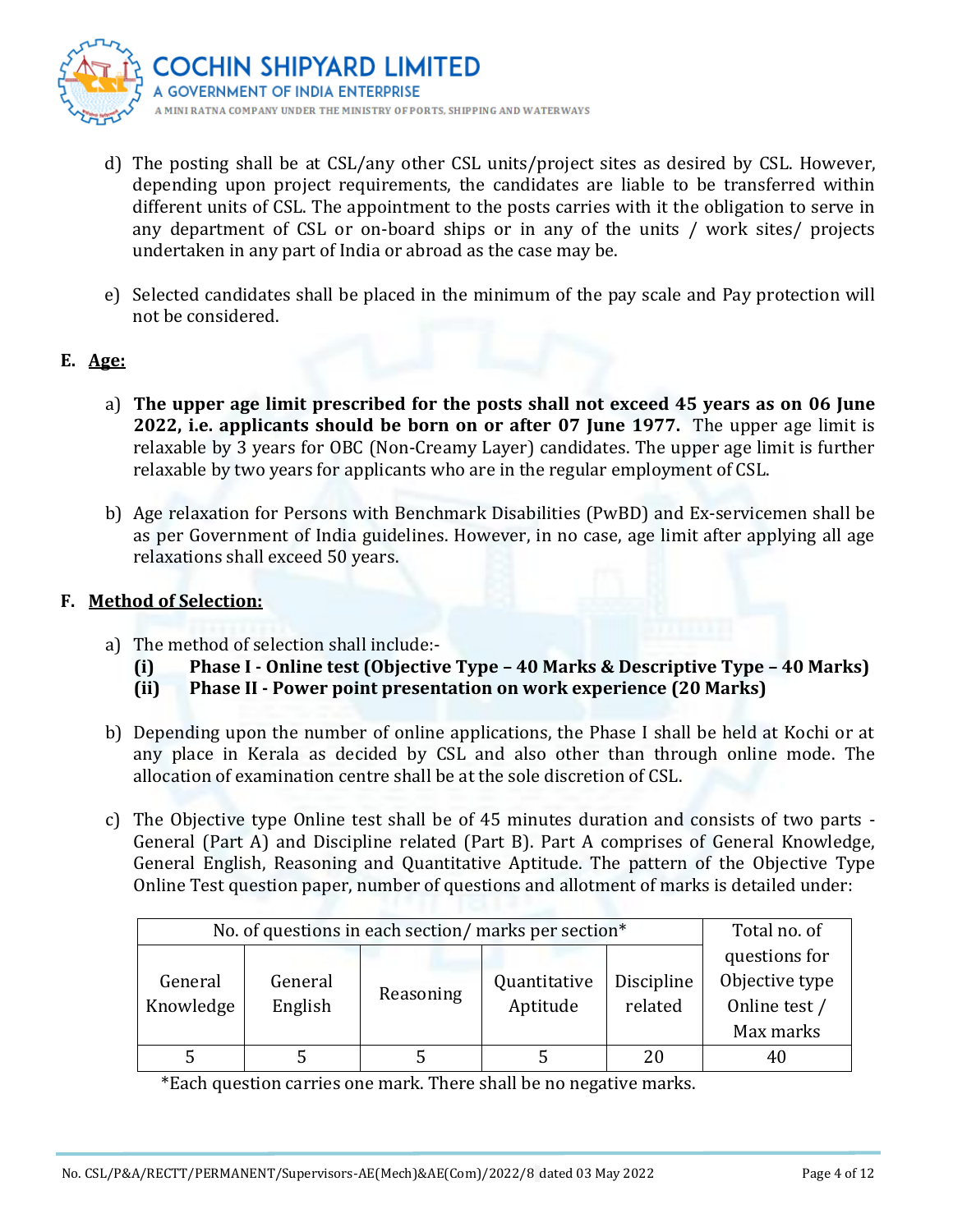

- d) The Descriptive type online test shall be of 40 marks, 90 minutes duration comprising of discipline related questions.
- e) Detailed Syllabus for Objective type Online test & Descriptive type Online Test is at **Annexure I**. Please note that the given syllabus is only indicative and not exhaustive.
- f) The merit list for each post shall be prepared on the basis of marks secured by candidates in the Phase-I. In case, same marks secured by more than one candidate, marks scored in the discipline part of the Objective type test shall be the basis of determining the order of merit list. In case of a tie thereafter, relative merit shall be decided based on seniority in age.
- g) Candidates who score minimum pass marks and above shall be short listed for certificate verification in the order of merit/ reservation. The minimum pass mark each for Objective as well as Descriptive tests shall be as below:-

For unreserved posts – 50 % of Total Marks of each test For OBC Candidates – 45 % of Total Marks of each test only for vacancies reserved for OBCs

- h) Only those candidates who successfully complete the certificate verification shall be shortlisted to attend the Phase-II. For each post, short list will be prepared in the ratio of 6 candidates against one post in the order of merit/ reservation. For such shortlisting, candidates belonging to reserved category in the merit list shall be counted against merit as well as reservation post.
- i) Phase II (Power Point Presentation), shall be held at CSL, Kochi, or any other location as decided by CSL. The Power Point Presentation shall be of duration not more than ten minutes highlighting the work experience of candidates.
- j) Depending upon the number of online applications received, CSL reserves the right to scrutinise applications for various posts and prepare shortlist of candidates based on meeting eligibility requirements ascertained through the certificates uploaded by the applicants in the online application portal and only such shortlisted candidates may be considered for the selection.
- k) Rank lists of candidates who qualified in all the phases shall be prepared based on the total marks secured by the candidates in Phase I & Phase II. In case, same aggregate marks are secured by more than one candidate, marks scored in the discipline part of the Objective type test shall be the basis of determining the order of mark list. In case of a tie thereafter, relative merit shall be decided based on seniority in age.

# **G. Conditions:**

# **a) Reservation:**

(i) Government of India Directives on reservation shall apply.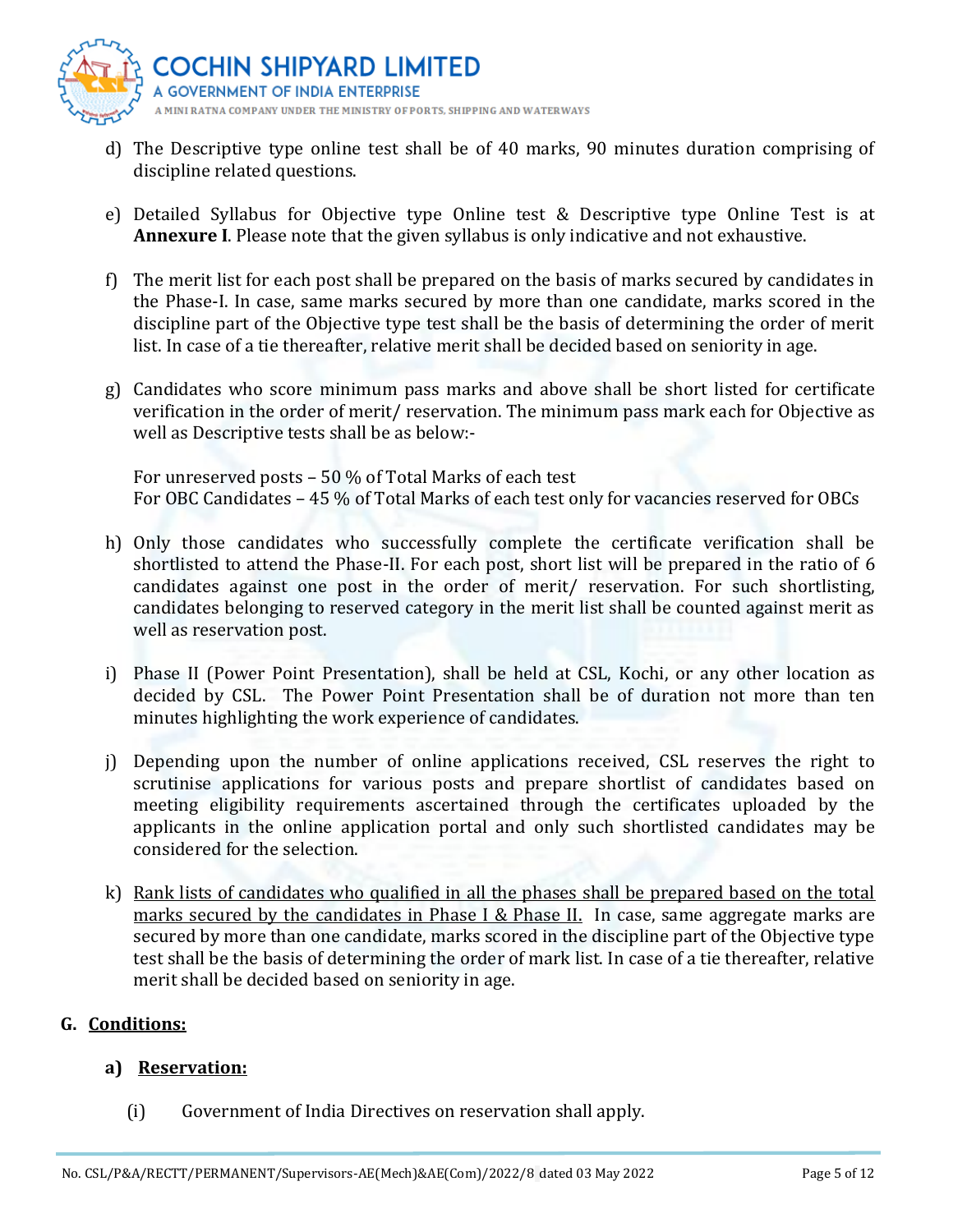

- (ii) Applicants belonging to OBC (Non Creamy Layer), should produce a *valid recent community certificate* issued by the Revenue Authority not below the rank of the Thahsildar, failing which their candidature shall not be considered against the reserved post, and for other concessions/relaxations applicable to the category.
- (iii) In the case of Persons with Benchmark Disabilities, the degree of disability should be a minimum of 40%. The applicant should submit a *valid Certificate of disability* to this effect in the prescribed format issued by Competent Authority as per the Rights of Persons with Disabilities Rules, 2017.

## **b) Qualification:**

- (i) The minimum qualification stipulated for the posts must be from a University/Institute/ Examination Board recognized by AICTE/ appropriate statutory authority/State/Central Government.
- (ii) Those applicants without prescribed qualification, but having higher qualifications such as B. Tech, M. Sc etc. shall not be considered.
- (iii) The applicants are required to fill in the exact percentage of marks scored by them in the qualifying examination in the online application submitted for the posts as applicable. Some Universities/Institutes/Examination Boards do not award Class or Percentage of marks and allot Aggregate Grade Points (e.g. CGPA/OGPA/CPI, etc.). In case University/Institute/ Examination Board defines criteria for conversion of Aggregate Grade Point into Class and/or percentage of marks, the same shall be accepted. However, where the University/ Institute/Examination Board does not define criteria for conversion of Aggregate Grade Point into Class and/or percentage of marks, the Aggregate Grade Points may be multiplied by 10 to get the required percentage of marks.

## **c) Experience:**

- (i) **Experience acquired after the date of passing of the qualification stipulated as per item A above shall only be considered. Period of experience shall be reckoned as on 06 June 2022.**
- (ii) The period of completed Apprenticeship Training in the relevant discipline/ trade under the Apprentices Act 1961, shall be treated as experience. Any training with remuneration shall also be treated as experience. However, the period of training shall not be counted to calculate the two years supervisory experience.
- (iii) **Experience Certificates obtained from Companies registered under the Companies Act 1956 or Foreign Companies of equivalent status shall only be considered for short listing and for consideration for selection.**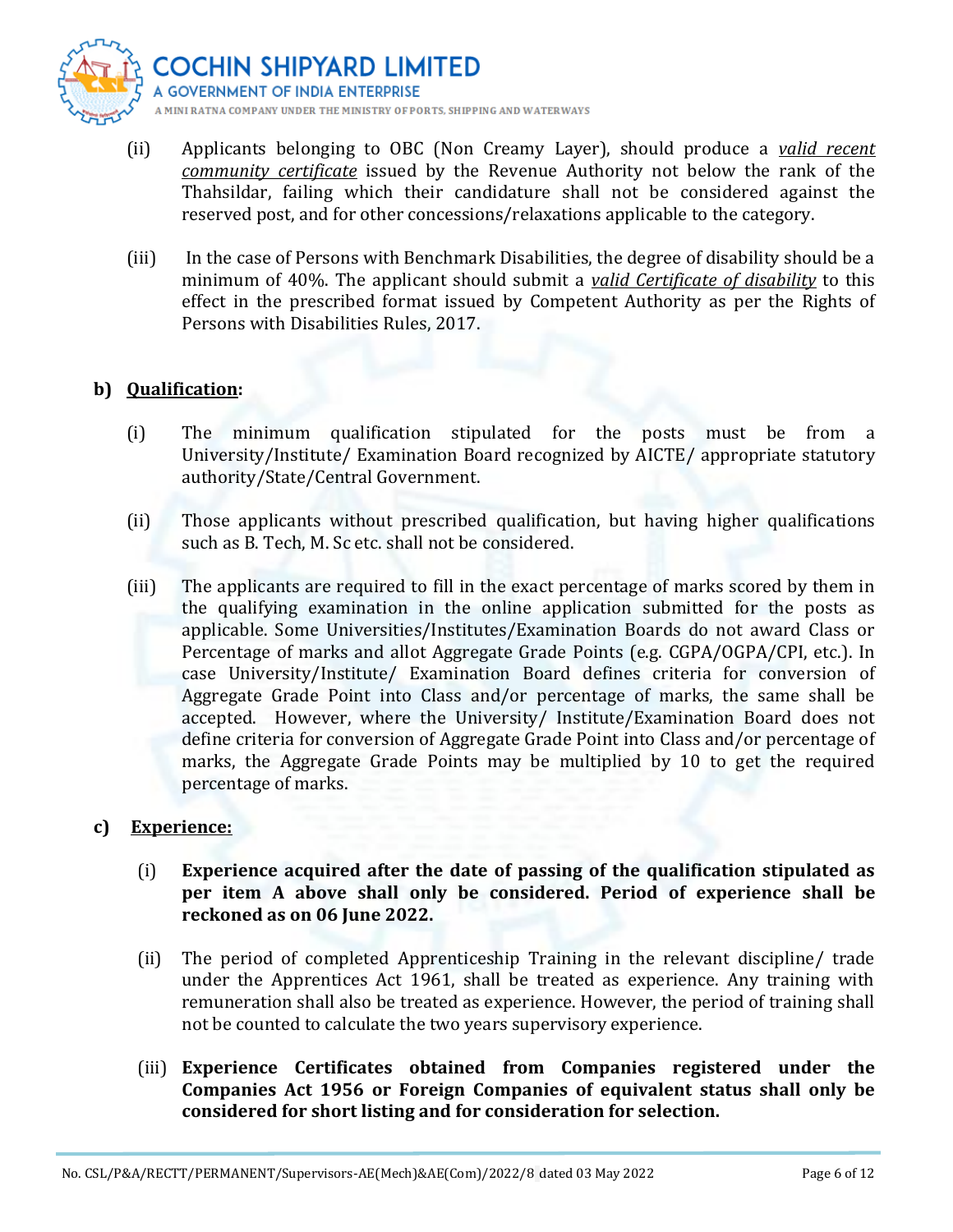

- (iv) Applicants who are presently working in any company (Private / Public Sector / Govt.), in the absence of experience certificate, should submit copy of **Appointment / Offer letter issued by the company, latest Pay Slip / copy of last Pay drawn as proof of experience. For past employment, experience certificate indicating the date of joining as well as relieving should be submitted.** During the certificate verification process, the candidates should produce all certificates in original to establish the experience claimed in their online application, failing which they shall not be considered for further selection.
- (v) **Work experience obtained from contractors (Proprietary Firms and Partnership Firms) engaged by companies may be considered based on the endorsement of the Principal Employer on the certificates issued by the contractor. Such applicants are required to submit their experience certificates along with further proof such as ESI/EPF statements. Certificates of training issued by the contractors without the endorsement of the Principal Employer shall not be considered.**
- (vi) Applicants in regular Government service or in Government owned industrial or other similar organizations should submit their applications online directly to CSL. However, such applicants are required to upload a declaration **(as per Annexure–II)** that they have informed in writing to their employer that they have applied for the post notified by CSL. Candidature of such applicants will not be considered if objection if any received from the employer.
- (vii) Applicants who are Ex-servicemen should submit **Discharge Certificate/ Book/ Pension Payment Order from the Armed Forces**. Those ex-servicemen having qualification endorsed in their Discharge Certificate/ Book should have working experience in the relevant discipline in the Armed Forces. Ex-servicemen claiming equivalency of qualification should produce certificate of equivalency or endorsement in the Discharge Certificate of the same with authority (refer order issued by the Govt. of India), should produce certificates indicating qualification and work experience in the relevant discipline in the Armed Forces, as proof of experience and produce the same during certificate verification process. They should produce experience certificate from the authorities concerned, failing which their candidature shall not be considered**.**
- (viii) Those ex-servicemen, on re-employment in any Government job on civil side after availing of the benefits given to him as an ex-serviceman, his ex-serviceman status for the purpose of re-employment in Government shall be governed by DoPT OM Nos. 36034/27/84-Estt (SCT) dated 02.05.1985, 36034/6/90-Estt(SCT) dated 02.04.1992 and 36034/1/2014-Estt (SCT) dated 14.08.2014. **All ex-servicemen should submit an undertaking to this effect along with the online application, that he has not been re-employed in Government after availing the benefits for exservicemen(as per Annexure–III).**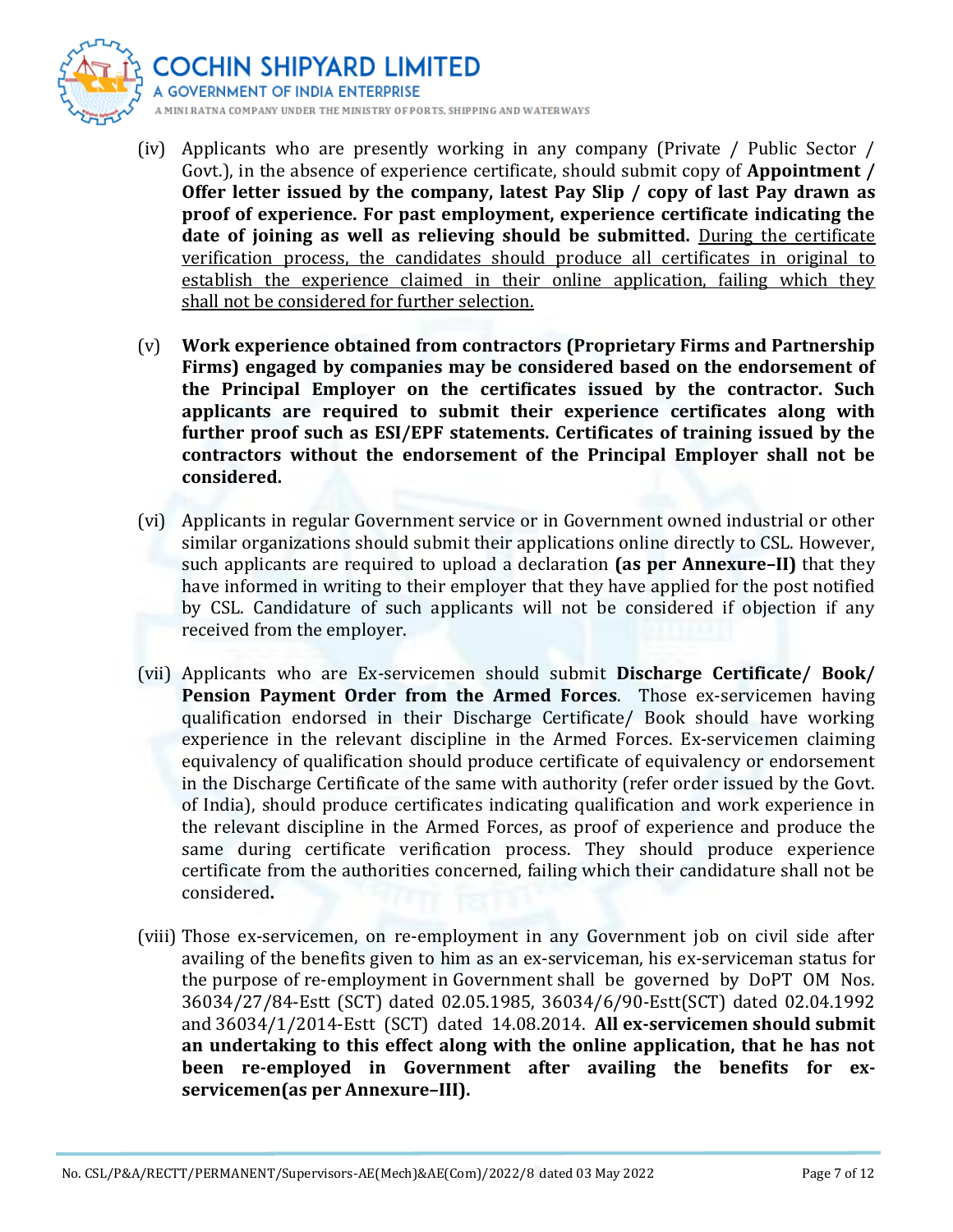

- (ix) Applicants should clearly specify the nature of work performed and duties, responsibilities handled in the respective jobs, as well as experience certificate in proof of the same shall be uploaded while submitting their online application for the posts notified.
- (x) **Employees who are currently working in CSL/ any other units of CSL on the regular rolls are not eligible to apply for the same posts at the same pay scales notified by CSL.**

#### **d) Application Fee:**

- (i) Application fee of  $\bar{\tau}$  400/- (Non refundable, plus bank charges extra) should be **remitted using the Online payment options (Debit card/Credit card/Internet Banking/Wallets/UPI etc)** which can be accessed through our Online application facility from **11 May 2022 to 06 June 2022.** No other mode of payment shall be accepted.
- (ii) **Applicants belonging to Scheduled Caste (SC)/ Scheduled Tribe (ST)/ Person with Benchmark Disabilities (PwBD) need not pay application fee.** They are exempted from payment of application fee.
- (iii) All applicants for whom the fee is applicable, i.e. except those belonging to SC/ST/PwBD, should pay the application fee as stipulated in the above clause. **It is important to note that their candidature shall be considered only on receipt of application fee.**

## **e) How to Apply:**

- (i) Applicants should go to the website [www.cochinshipyard.in](http://www.cochinshipyard.in/) (**Career page → CSL, Kochi**) and proceed to the link for online application. The application consists of two phases – **Registration** and **Submission of application**. Applicants should not submit more than one application to the same post. Application once submitted shall be final**.**
- (ii) Applicants meeting the notified requirements may go through the instructions on the online application page, complete the Registration and submit their application online through the online application facility **from 11 May 2022** and the facility can be accessed through our website [www.cochinshipyard.in](http://www.cochinshipyard.in/) (**Career page → CSL, Kochi**). Application submitted direct or by any other mode shall not be accepted.
- (iii) Applicants should ensure that all the entries in the online application have been correctly filled in and application submitted successfully. Change in the data provided in the application after final submission of the same through online will not be considered. Filling of garbage/junk details in any of the fields can lead to rejection of application.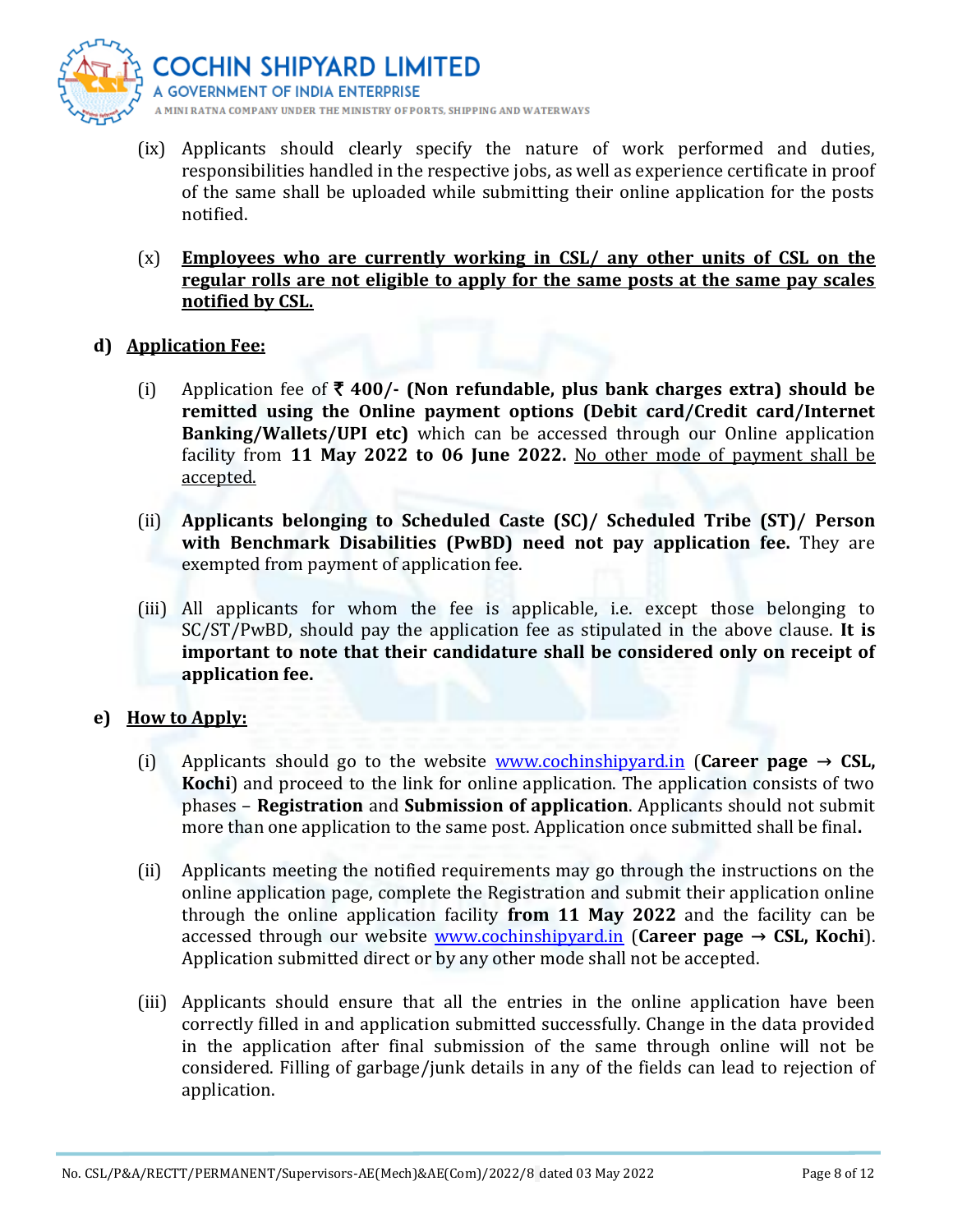

- (iv) Application must be complete in all respects as per this Advertisement Notification. **Please note that incomplete applications shall not be considered.**
- (v) **After applying through online, applicants should retain a soft copy/ printout of the online application containing the unique registration number generated by the system for their reference. It is important to note that, the unique registration number shall be obtained only upon successful submission of online application.** The Registration Number on the online application should be quoted for any correspondence with CSL.

## (vi) *Applicants need not send the online application print out/ certificates/ application fee in the form of DD/Challan/Cheque by post to Cochin Shipyard Ltd.*

(vii) The website will remain functional for the purpose of submitting applications **from 11 May 2022** and the last date for submission of applications through online is **06 June 2022.** In order to avoid heavy traffic in website on the last date that may result in non-submission of application, candidates are advised to log in to CSL website and submit applications well in advance before the last date. *Those who apply on the last date of application may not get any troubleshooting assistance / technical support in the online application portal by email/phone after 1600 hrs on the last date.* 

## **f) General:**

- (i) **Applicants are advised to make sure that they are meeting the eligibility requirements as per the vacancy notification for the posts before submitting the applications.**
- (ii) Definition of Ex-serviceman: Ex-serviceman is a person
	- (a) who has served in any rank whether as combatant or non-combatant in a Regular Army, Navy and Air Force of the Indian Union, and
		- (i) who either has been retired or relieved or discharged from such service whether at his own request or being relieved by the employer after earning his or her pension; or
		- (ii) who has been relieved from such service on medical grounds attributable to military service or circumstances beyond his control and awarded medical or other disability pension; or
		- (iii) who has been released from such service as a result of reduction in establishment;
	- (b) who has been released from such service after completing the specific period of engagement, otherwise than at his own request, or by way of dismissal, or discharge on account of misconduct or inefficiency and has been given a gratuity; and includes personnel of the Territorial Army, namely, pension holders for continuous embodied service or broken spells of qualifying service; Or
	- (c) personnel of Army Postal Service who are part of Regular Army and retired from the Army Postal Service without reversion to their parent service with pension,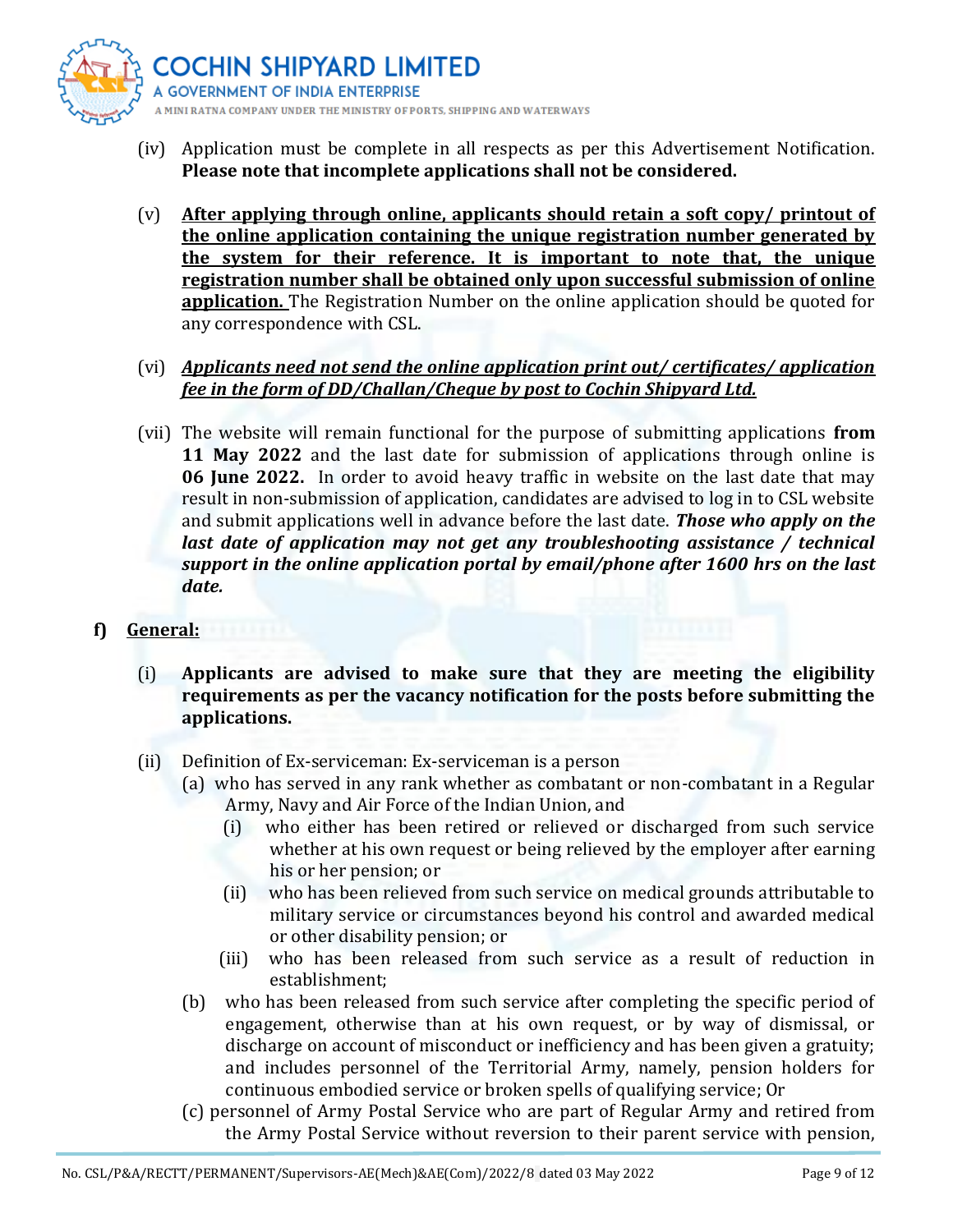

or are released from the Army Postal service on medical grounds attributable to or aggravated by military service or circumstances beyond their control and awarded medical or other disability pension; Or

- (d) Personnel, who were on deputation in Army Postal Service for more than six months prior to 14thApril, 1987; Or
- (e) Gallantry award winners of the Armed Forces including personnel of Territorial Army; Or
- (f) Ex-recruits boarded out or relieved on medical ground and granted medical disability pension.
- (iii) CSL reserves the right to call for any additional documentary evidence from candidates in support of educational qualification/experience/other notified eligibility requirements as indicated in their online application, and information / replies to such queries should be only through the e-mail **[career@cochinshipyard.in](mailto:career@cochinshipyard.in)**. However, CSL shall not be responsible for any delay/non-receipt of such e-mails within the stipulated date and time. Replies to any such queries received after the stipulated date and time shall not be considered, and no further correspondence shall be entertained in this regard.
- (iv) Original Certificates of the short-listed candidates shall be verified at the time of joining or at any other stage as decided by CSL. Candidature is purely provisional subject to verification of original certificates in proof of age, qualification, experience, caste, disability, medical fitness etc and meeting the notified eligibility requirements. At the time of certificate verification/joining, if the candidates short-listed are found not meeting the eligibility requirements or fail to produce certificates in original or if at any stage, it is found that any information furnished by the candidate is false/incorrect or there has been suppression of facts and information, the candidate shall not be considered for selection and candidature/ appointment will be cancelled/rejected without further notice.
- (v) No travelling allowance shall be paid to any candidates for appearing for the Online Tests. However, SC/ST/PwBD candidates appearing for the Phase II shall be reimbursed single to & fro sleeper class rail/bus fare as admissible for the posts as per company rules by the shortest route from the mailing address mentioned in their online application form to CSL, Kochi on production of proof. Candidates claiming travel re-imbursement are required to submit the copy of front page of **Savings bank passbook with account number and IFSC code**, at the time of certificate verification and the eligible amount of reimbursement shall be credited to their bank account through NEFT. Reimbursement of travel fare shall only be made to those candidates who submit the above details. However, at the time of certificate verification, if it is found that the candidate does not fulfill any of the notified eligibility conditions, he/she shall neither be allowed to attend selection process nor be paid any travelling allowance.
- (vi) **No correspondence regarding the rejection of application in case of ineligibility shall be entertained.**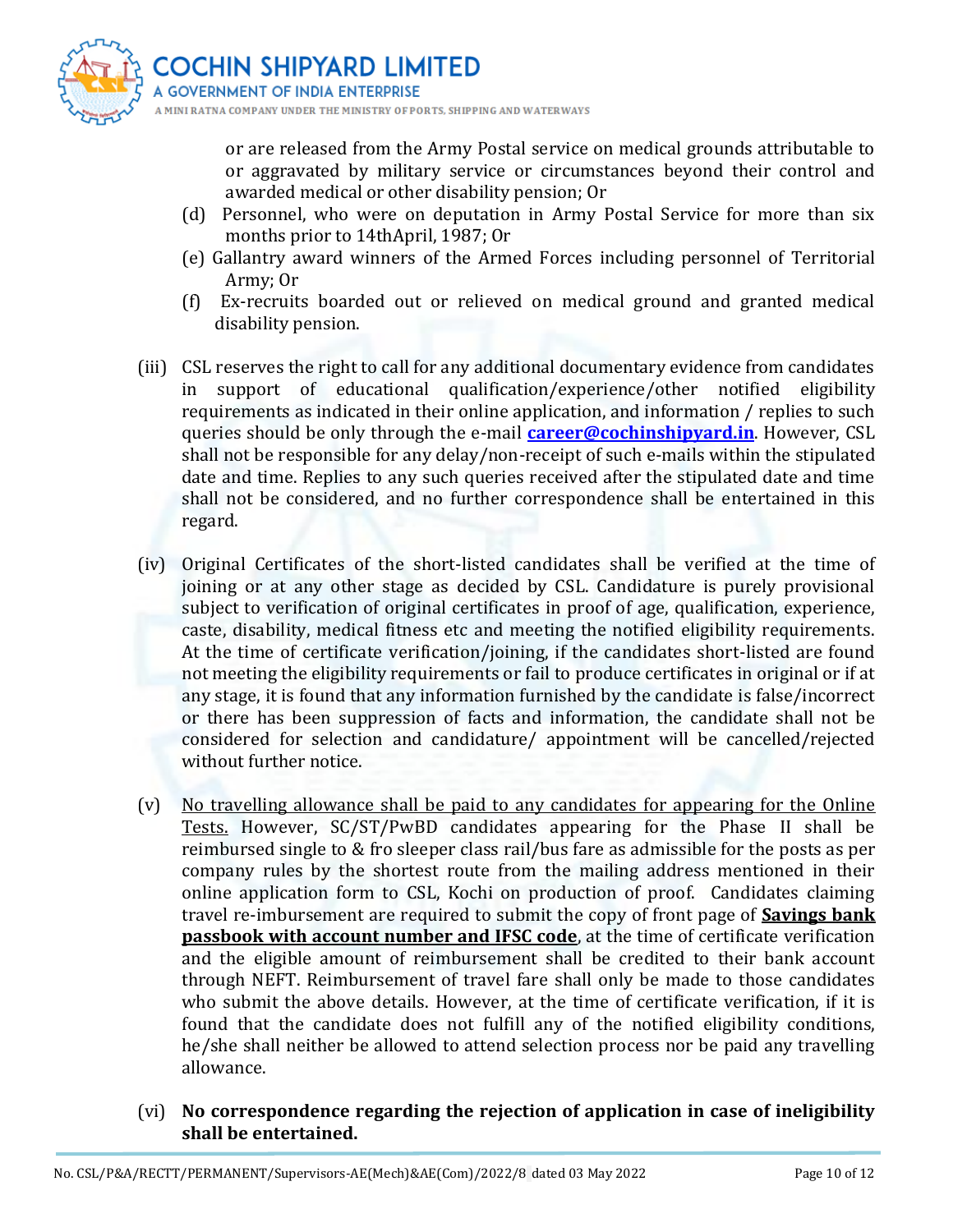

- (vii) **Call letters shall not be sent to short-listed candidates by post.** They shall be informed by e-mail/through CSL website to download call letter from [www.cochinshipyard.in.](http://www.cochinshipyard.in/) **Schedule of the selection shall be intimated to the shortlisted applicants through E-mail/CSL website (Career page → CSL, Kochi).** Candidates are requested to frequently check the above website (**Career page → CSL, Kochi**) for updates related to the selection.
- (viii) Mere submission of application through online, and Issue of call letter for the selection process shall not confer any right to the applicant of acceptance of candidature or cannot be construed as an acknowledgement of fulfilling the eligibility criterion.
- (ix) Appointment of selected candidates will be subject to verification of character and antecedents, and verification of caste certificates if applicable.
- (x) The candidates short-listed for appointment should undergo a medical examination in the hospitals as prescribed by CSL. The reports of such medical examination may be examined by Medical Officer of CSL and the appointment of the candidate is subject to certification of Medical fitness.
- (xi) CSL shall not bear any liability on account of salary/leave salary/gratuity/pension contribution etc, if any of previous employment of any candidate already working in Government/Public Sector Undertakings.
- (xii) Rank lists shall be maintained for the post and shall be operated only in the event of occurrence of a vacancy during the validity period of the rank list. The validity period of the rank list shall be upto 18 months from the date of reporting of the last candidate, from the list of candidates advised to join on publication of the result, unless a fresh notification for the same post is issued. Vacancy which arose as stated above shall not be treated as a fresh vacancy.
- (xiii) The number of posts indicated in this notification is based on existing requirement and shall vary depending on the future requirements, and the vacancies that may arise during the validity period of the rank list shall be filled up from that rank list at the discretion of the CSL.
- (xiv) Notwithstanding the above or any other conditions, CSL reserves the right not to fill up the vacancies notified. Further, the filling up of the notified vacancies shall be subject to the suitability of candidates in the rank list, availability of projects and job requirements. CSL reserves the right to restrict/ alter/cancel/modify the recruitment process, if need so arises.
- (xv) Submission of application shall be considered as unconditional acceptance of all terms and conditions of this vacancy notification by the applicant.